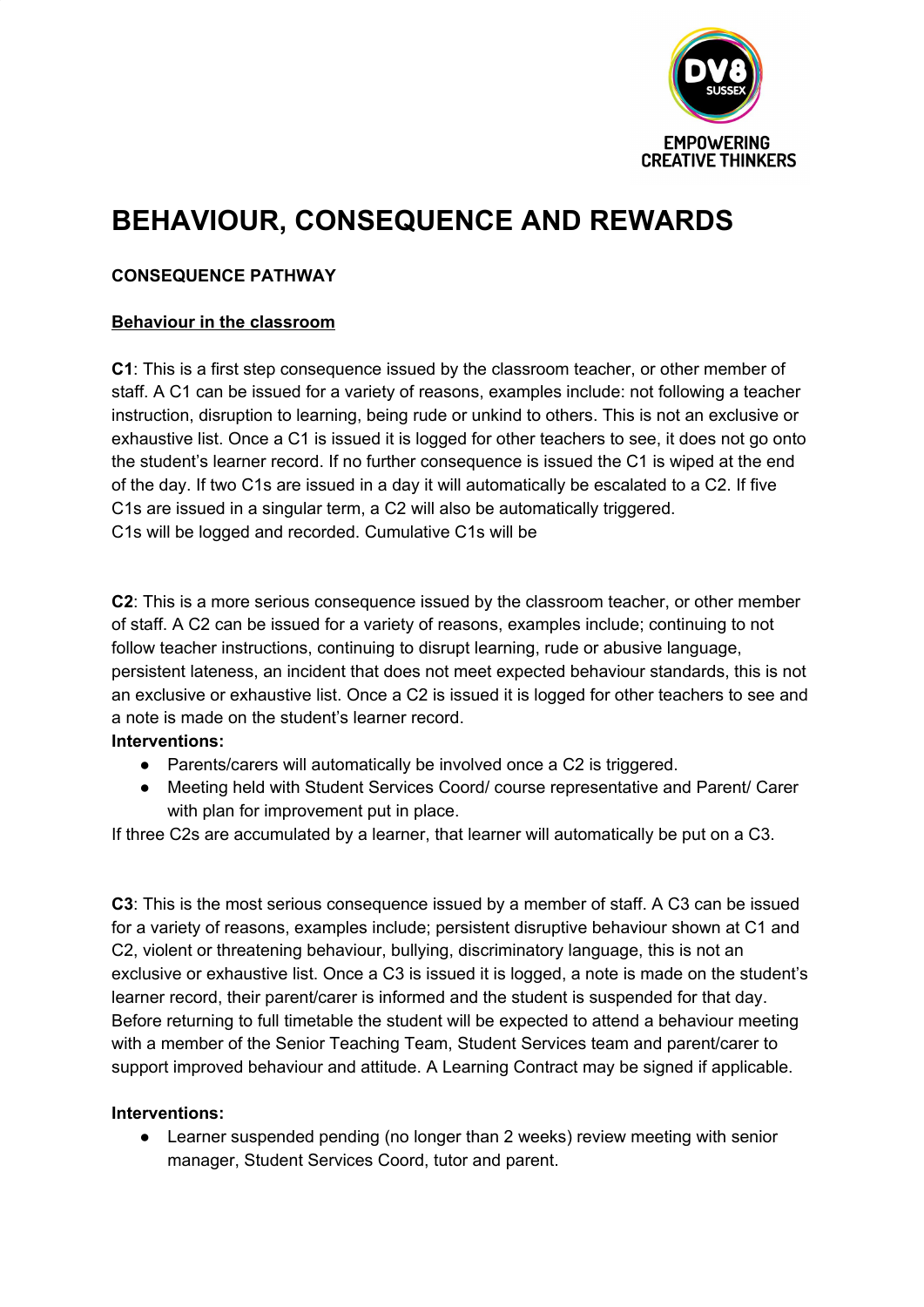

- Options explored for either reintegration or progression.
- A C3 will endure for the entirety of the half term
- When a learner is excluded from a course they will not be allowed to apply for future opportunities.

## **Behaviour points**

**C1**: These are logged in order that staff can refer to the historical catalogue. However persistent C1s will be noted in reports and could affect the student's application to progress to higher Levels of study within Dv8 Sussex.

**C2**: These are logged permanently on learner records. Students who receive more than five C2s in a term will attend a behaviour meeting with a member of the senior teaching and Student Services as well as a parent/carer in order to discuss how to improve their behaviour. Number of C2s are taken into account when considering a student's application to progress to higher Levels of study within Dv8 Sussex.

**C3**: These are logged permanently on learner records. Depending on the severity of the incident relating to the C3 being issued, students could be suspended or permanently excluded. Any student receiving a C3 must attend a behaviour meeting with a member of the Senior Teaching Team, Student Services team and parent/carer to support improved behaviour and attitude. We do not expect any students to receive more than one C3 and will move to permanently exclude any students who are persistently demonstrating unacceptable behaviour. C3s are taken into account when considering a student's application to progress to higher Levels of study within Dv8 Sussex.

# **PUNCTUALITY**

As we model professional working behaviour it is important students demonstrate the appropriate respect for the tutors and college by attending all lessons on time, and ready to learn.

## **0 - 5 minutes late**

Students arriving for a lesson up to five minutes late will be allowed to enter the classroom but must do so with the minimum disruption as possible and apologise to the tutor at an appropriate moment. They will be marked as late on the register. Students marked as late more than 3 times in a day will receive a C2 upon their learner record.

## **More than 5 minutes late**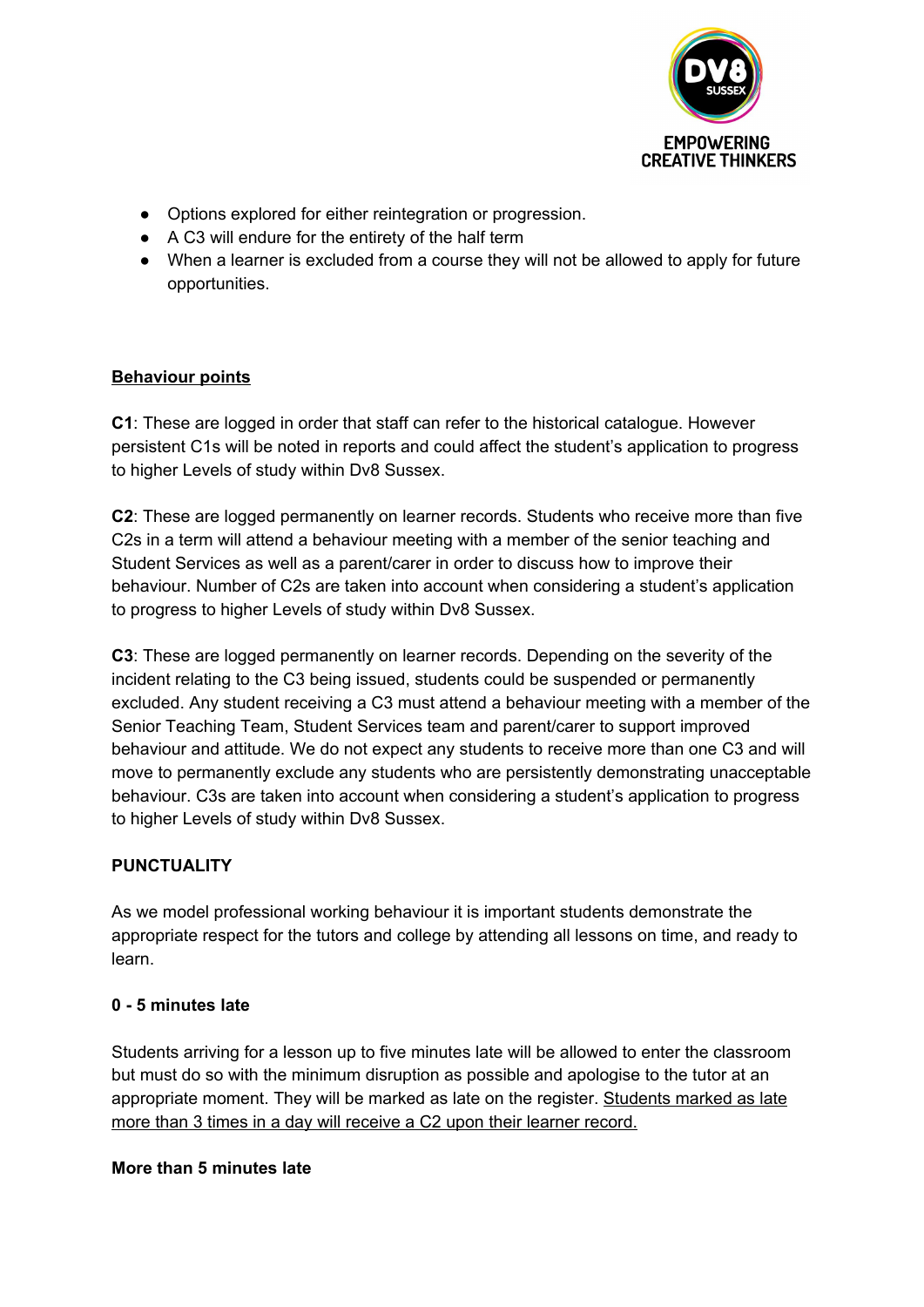

Students arriving for lessons more than five minutes late must wait outside the classroom. They will then be asked to enter at an appropriate moment by the tutor to minimise the disruption to the other students' learning. They will be marked as late on the register. Students marked as late more than 3 times in a day will receive a C2 upon their learner record.

## **Behaviour outside the classroom**

Whilst attending Dv8 Sussex, students are expected to act as ambassadors for the college, modelling positive and appropriate behaviour at all times. C1, C2 and C3 consequences can be issued by any member of staff to any student in or around the centre buildings who are not showing the expected behaviour standards. This may include, but is not limited to:

- Damage to property and equipment
- Inappropriate behaviour shown to other students or members of the public
- Littering
- Alcohol and drug use (see separate Alcohol and Drug policy below)

## **Alcohol and Drug policy**

#### Illegal drugs

Dv8 Sussex will not tolerate drug use of any sort on its property or during off-site college activities. The college takes its anti-drugs policy very seriously and will discipline any person found to be in possession/ under the influence of drugs. This includes solvents and any other substance that can be misused or harmful. Students may be permanently excluded if they are found to be involved in drug-related incidents. This includes supplying, possessing, or taking drugs.

#### Prescription drugs

Carrying, supplying or taking prescription drugs illegitimately could result in a permanent exclusion.

## Non-prescription drugs

Some over-the-counter drugs can be harmful if misused. We advise that students should not carry these in school.